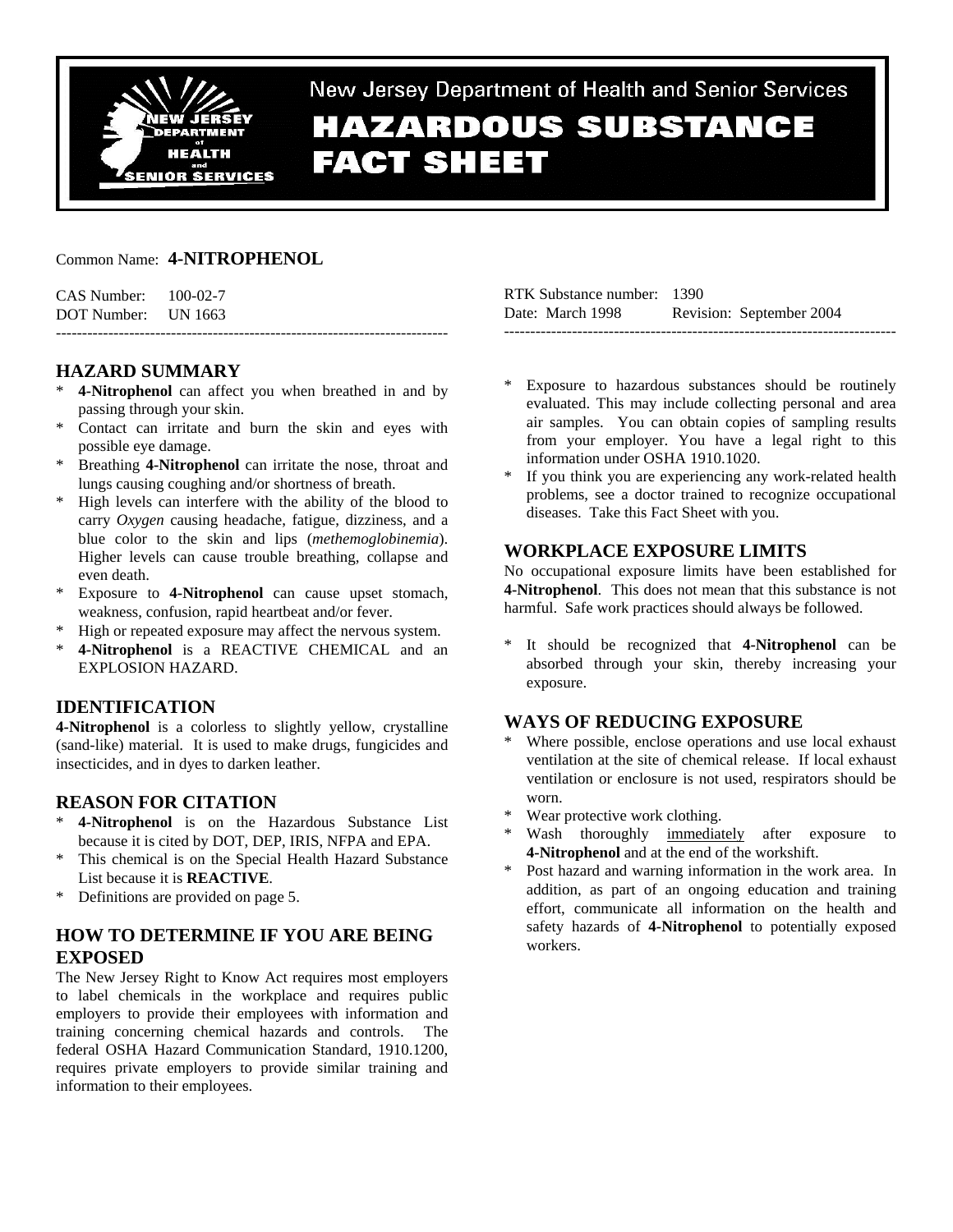This Fact Sheet is a summary source of information of all potential and most severe health hazards that may result from exposure. Duration of exposure, concentration of the substance and other factors will affect your susceptibility to any of the potential effects described below.

# **HEALTH HAZARD INFORMATION**

### **Acute Health Effects**

The following acute (short-term) health effects may occur immediately or shortly after exposure to **4-Nitrophenol**:

- \* Contact can irritate and burn the skin and eyes with possible eye damage.
- Breathing 4-Nitrophenol can irritate the nose, throat and lungs causing coughing and/or shortness of breath.
- High levels can interfere with the ability of the blood to carry *Oxygen* causing headache, fatigue, dizziness, and a blue color to the skin and lips (*methemoglobinemia*). Higher levels can cause trouble breathing, collapse and even death.
- \* Exposure to **4-Nitrophenol** can cause upset stomach, weakness, confusion, rapid heartbeat and/or fever.

### **Chronic Health Effects**

The following chronic (long-term) health effects can occur at some time after exposure to **4-Nitrophenol** and can last for months or years:

#### **Cancer Hazard**

According to the information presently available to the New Jersey Department of Health and Senior Services, **4-Nitrophenol** has not been tested for its ability to cause cancer in animals.

#### **Reproductive Hazard**

According to the information presently available to the New Jersey Department of Health and Senior Services, **4-Nitrophenol** has been tested and has not been shown to affect reproduction.

#### **Other Long-Term Effects**

- \* **4-Nitrophenol** can irritate the lungs. Repeated exposure may cause bronchitis to develop with cough, phlegm, and/or shortness of breath.
- \* High or repeated exposure may affect the nervous system.

# **MEDICAL**

#### **Medical Testing**

If symptoms develop or overexposure is suspected, the following are recommended:

- \* Blood methemoglobin level.
- Lung function tests.
- \* Exam of the nervous system.

Any evaluation should include a careful history of past and present symptoms with an exam. Medical tests that look for damage already done are not a substitute for controlling exposure.

Request copies of your medical testing. You have a legal right to this information under OSHA 1910.1020.

#### **Mixed Exposures**

Because smoking can cause heart disease, as well as lung cancer, emphysema, and other respiratory problems, it may worsen respiratory conditions caused by chemical exposure. Even if you have smoked for a long time, stopping now will reduce your risk of developing health problems.

# **WORKPLACE CONTROLS AND PRACTICES**

Unless a less toxic chemical can be substituted for a hazardous substance, **ENGINEERING CONTROLS** are the most effective way of reducing exposure. The best protection is to enclose operations and/or provide local exhaust ventilation at the site of chemical release. Isolating operations can also reduce exposure. Using respirators or protective equipment is less effective than the controls mentioned above, but is sometimes necessary.

In evaluating the controls present in your workplace, consider: (1) how hazardous the substance is, (2) how much of the substance is released into the workplace and (3) whether harmful skin or eye contact could occur. Special controls should be in place for highly toxic chemicals or when significant skin, eye, or breathing exposures are possible.

In addition, the following controls are recommended:

- \* Where possible, automatically transfer **4-Nitrophenol** from drums or other storage containers to process containers.
- \* Before entering a confined space where **4-Nitrophenol** may be present, check to make sure that an explosive concentration does not exist.

Good **WORK PRACTICES** can help to reduce hazardous exposures. The following work practices are recommended:

- \* Workers whose clothing has been contaminated by **4-Nitrophenol** should change into clean clothing promptly.
- Do not take contaminated work clothes home. Family members could be exposed.
- \* Contaminated work clothes should be laundered by individuals who have been informed of the hazards of exposure to **4-Nitrophenol**.
- Eye wash fountains should be provided in the immediate work area for emergency use.
- \* If there is the possibility of skin exposure, emergency shower facilities should be provided.
- \* On skin contact with **4-Nitrophenol**, immediately wash or shower to remove the chemical. At the end of the workshift, wash any areas of the body that may have contacted **4-Nitrophenol**, whether or not known skin contact has occurred.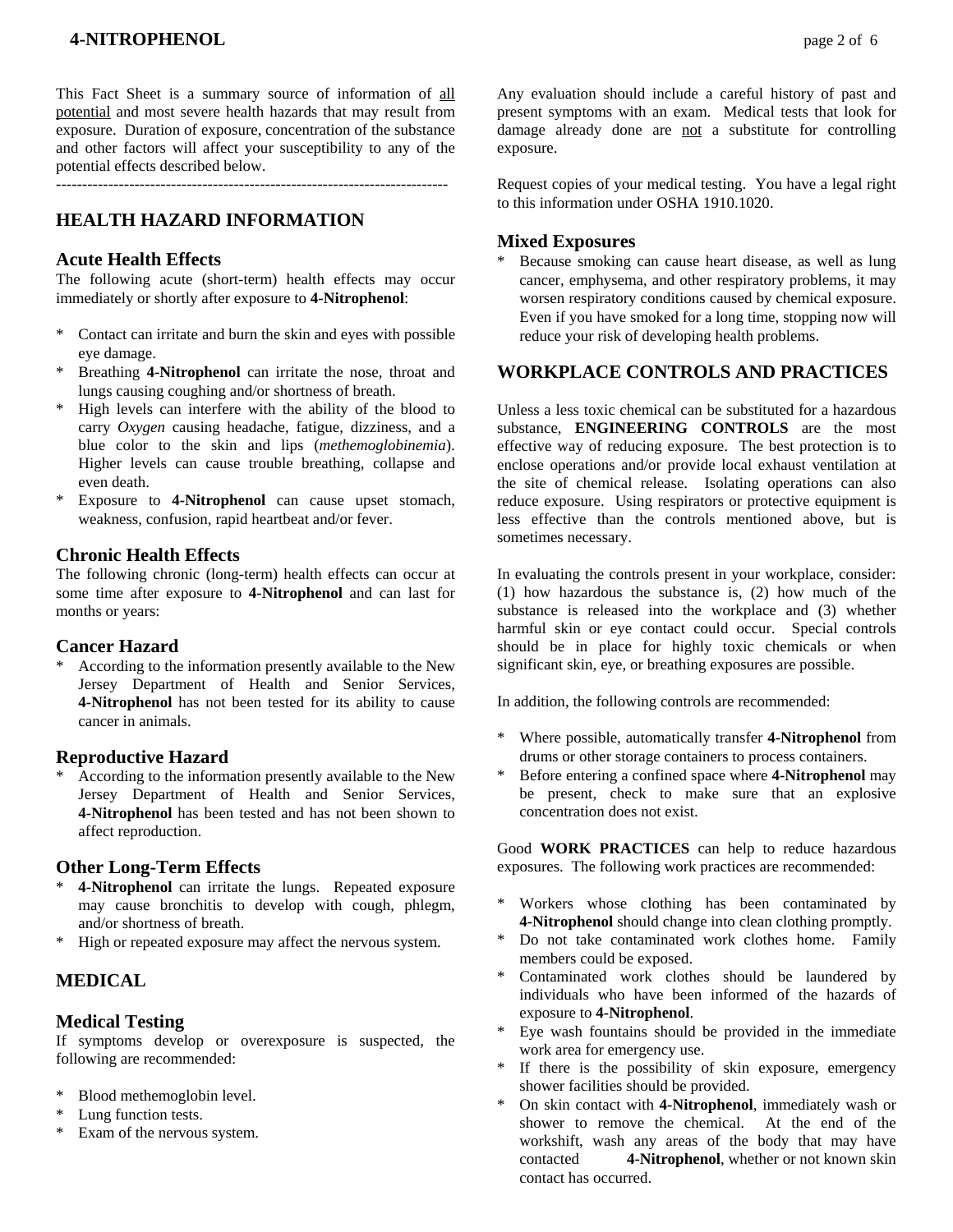- \* Do not eat, smoke, or drink where **4-Nitrophenol** is handled, processed, or stored, since the chemical can be swallowed. Wash hands carefully before eating, drinking, smoking, or using the toilet.
- \* Use a vacuum or a wet method to reduce dust during cleanup. DO NOT DRY SWEEP.

## **PERSONAL PROTECTIVE EQUIPMENT**

WORKPLACE CONTROLS ARE BETTER THAN PERSONAL PROTECTIVE EQUIPMENT. However, for some jobs (such as outside work, confined space entry, jobs done only once in a while, or jobs done while workplace controls are being installed), personal protective equipment may be appropriate.

OSHA 1910.132 requires employers to determine the appropriate personal protective equipment for each hazard and to train employees on how and when to use protective equipment.

The following recommendations are only guidelines and may not apply to every situation.

### **Clothing**

- \* Avoid skin contact with **4-Nitrophenol**. Wear protective gloves and clothing. Safety equipment suppliers/ manufacturers can provide recommendations on the most protective glove/clothing material for your operation.
- All protective clothing (suits, gloves, footwear, headgear) should be clean, available each day, and put on before work.
- \* Safety equipment manufacturers recommend *Butyl Rubber* as a protective material.

## **Eye Protection**

- Wear eye protection with side shields or goggles.
- \* Wear a face shield along with goggles when working with corrosive, highly irritating or toxic substances.
- \* Contact lenses should not be worn when working with this substance.

# **Respiratory Protection**

### **IMPROPER USE OF RESPIRATORS IS DANGEROUS.**

Such equipment should only be used if the employer has a written program that takes into account workplace conditions, requirements for worker training, respirator fit testing and medical exams, as described in OSHA 1910.134.

NIOSH has established new testing and certification requirements for negative pressure, air purifying, particulate filter and filtering facepiece respirators. The filter classifications of dust/mist/fume, paint spray or pesticide prefilters, and filters for radon daughters, have been replaced with the N, R, and P series. Each series has three levels of filtering efficiency: 95%, 99%, and 99.9%. Check with your safety equipment supplier or your respirator manufacturer to determine which respirator is appropriate for your facility.

- \* If while wearing a filter or cartridge respirator you can smell, taste, or otherwise detect **4-Nitrophenol**, or if while wearing particulate filters abnormal resistance to breathing is experienced, or eye irritation occurs while wearing a full facepiece respirator, leave the area immediately. Check to make sure the respirator-to-face seal is still good. If it is, replace the filter or cartridge. If the seal is no longer good, you may need a new respirator.
- Be sure to consider all potential exposures in your workplace. You may need a combination of filters, prefilters or cartridges to protect against different forms of a chemical (such as vapor and mist) or against a mixture of chemicals.
- Where the potential for high exposure exists, use a MSHA/NIOSH approved supplied-air respirator with a full facepiece operated in a pressure-demand or other positivepressure mode. For increased protection use in combination with an auxiliary self-contained breathing apparatus operated in a pressure-demand or other positive-pressure mode.

# **QUESTIONS AND ANSWERS**

- Q: If I have acute health effects, will I later get chronic health effects?
- A: Not always. Most chronic (long-term) effects result from repeated exposures to a chemical.
- Q: Can I get long-term effects without ever having shortterm effects?
- A: Yes, because long-term effects can occur from repeated exposures to a chemical at levels not high enough to make you immediately sick.
- Q: What are my chances of getting sick when I have been exposed to chemicals?
- A: The likelihood of becoming sick from chemicals is increased as the amount of exposure increases. This is determined by the length of time and the amount of material to which someone is exposed.
- Q: When are higher exposures more likely?
- A: Conditions which increase risk of exposure include dust releasing operations (grinding, mixing, blasting, dumping, etc.), other physical and mechanical processes (heating, pouring, spraying, spills and evaporation from large surface areas such as open containers), and "confined space" exposures (working inside vats, reactors, boilers, small rooms, etc.).
- Q: Is the risk of getting sick higher for workers than for community residents?
- A: Yes. Exposures in the community, except possibly in cases of fires or spills, are usually much lower than those found in the workplace. However, people in the community may be exposed to contaminated water as well as to chemicals in the air over long periods. This may be a problem for children or people who are already ill.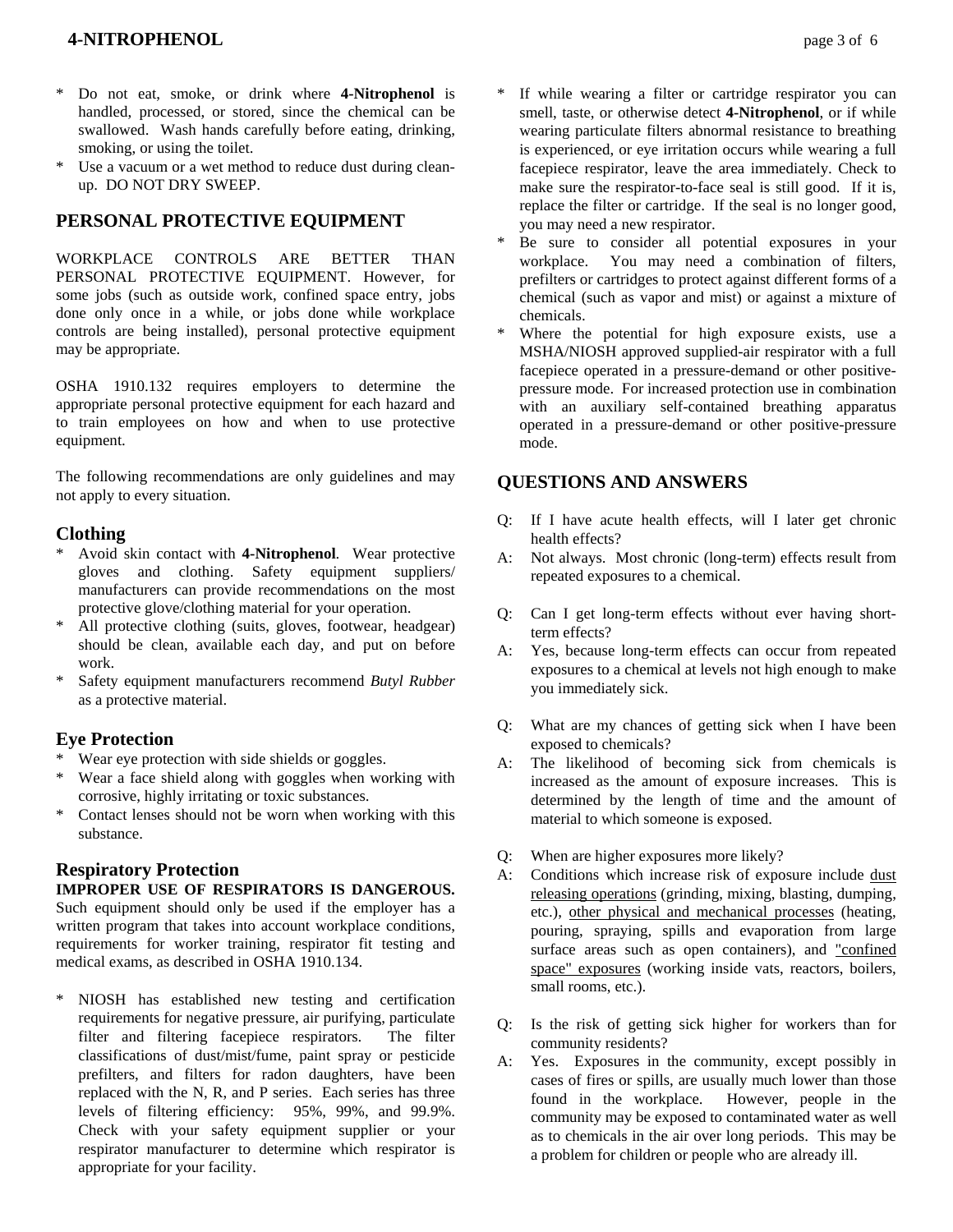-------------------------------------------------------------------------- The following information is available from:

 New Jersey Department of Health and Senior Services Occupational Health Service PO Box 360 Trenton, NJ 08625-0360 (609) 984-1863 (609) 984-7407 (fax)

Web address: http://www.state.nj.us/health/eoh/odisweb/

#### **Industrial Hygiene Information**

Industrial hygienists are available to answer your questions regarding the control of chemical exposures using exhaust ventilation, special work practices, good housekeeping, good hygiene practices, and personal protective equipment including respirators. In addition, they can help to interpret the results of industrial hygiene survey data.

#### **Medical Evaluation**

If you think you are becoming sick because of exposure to chemicals at your workplace, you may call personnel at the Department of Health and Senior Services, Occupational Health Service, who can help you find the information you need.

#### **Public Presentations**

Presentations and educational programs on occupational health or the Right to Know Act can be organized for labor unions, trade associations and other groups.

#### **Right to Know Information Resources**

The Right to Know Infoline (609) 984-2202 can answer questions about the identity and potential health effects of chemicals, list of educational materials in occupational health, references used to prepare the Fact Sheets, preparation of the Right to Know Survey, education and training programs, labeling requirements, and general information regarding the Right to Know Act. Violations of the law should be reported to (609) 984-2202.

 $-$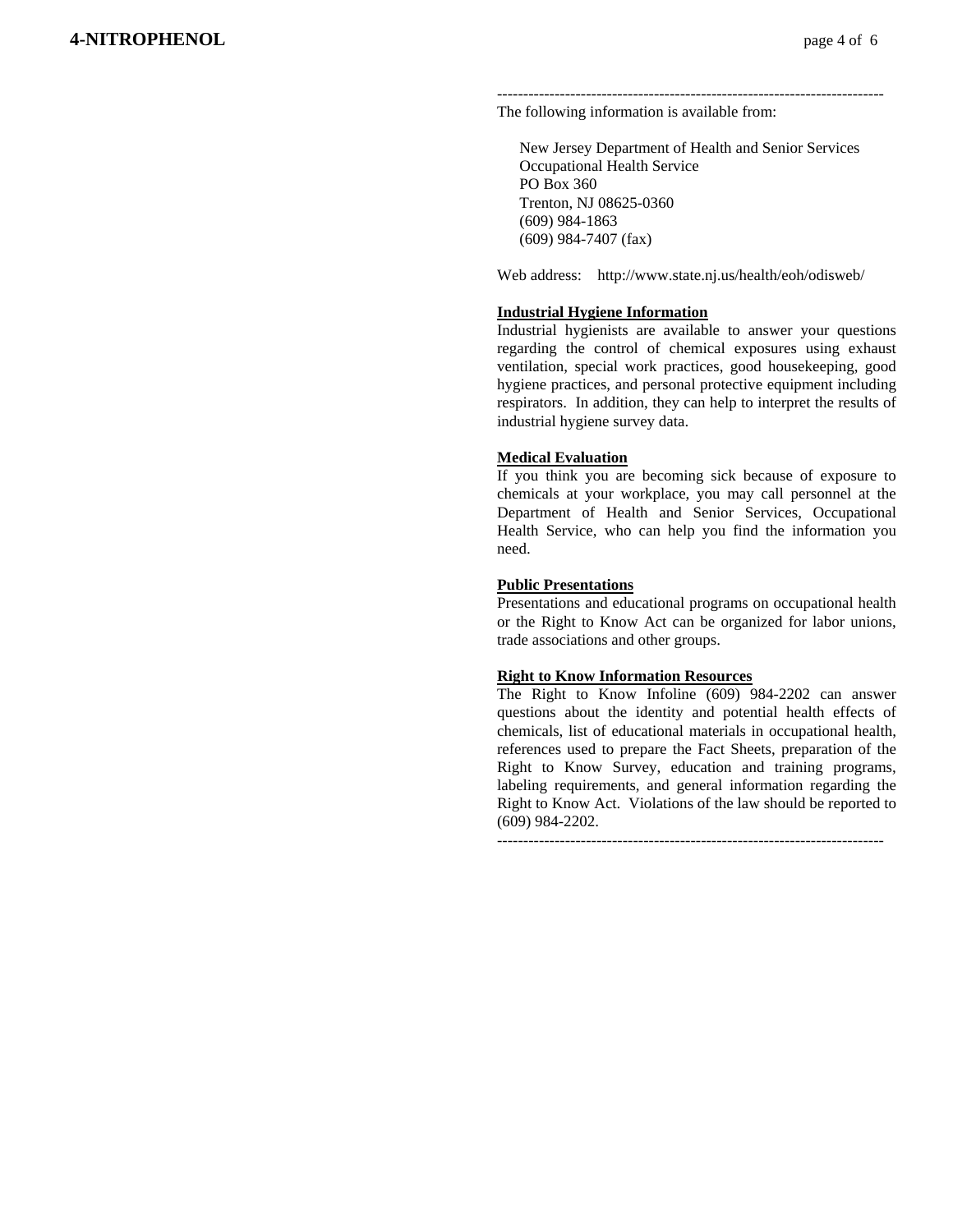#### **DEFINITIONS**

**ACGIH** is the American Conference of Governmental Industrial Hygienists. It recommends upper limits (called TLVs) for exposure to workplace chemicals.

A **carcinogen** is a substance that causes cancer.

The **CAS number** is assigned by the Chemical Abstracts Service to identify a specific chemical.

**CFR** is the Code of Federal Regulations, which consists of the regulations of the United States government.

A **combustible** substance is a solid, liquid or gas that will burn.

A **corrosive** substance is a gas, liquid or solid that causes irreversible damage to human tissue or containers.

**DEP** is the New Jersey Department of Environmental Protection.

**DOT** is the Department of Transportation, the federal agency that regulates the transportation of chemicals.

**EPA** is the Environmental Protection Agency, the federal agency responsible for regulating environmental hazards.

A **fetus** is an unborn human or animal.

A **flammable** substance is a solid, liquid, vapor or gas that will ignite easily and burn rapidly.

The **flash point** is the temperature at which a liquid or solid gives off vapor that can form a flammable mixture with air.

**IARC** is the International Agency for Research on Cancer, a scientific group that classifies chemicals according to their cancer-causing potential.

**IRIS** is the Integrated Risk Information System database of the federal EPA.

A **miscible** substance is a liquid or gas that will evenly dissolve in another.

**mg/m3** means milligrams of a chemical in a cubic meter of air. It is a measure of concentration (weight/volume).

A **mutagen** is a substance that causes mutations. A **mutation** is a change in the genetic material in a body cell. Mutations can lead to birth defects, miscarriages, or cancer.

**NAERG** is the North American Emergency Response Guidebook. It was jointly developed by Transport Canada, the United States Department of Transportation and the Secretariat of Communications and Transportation of Mexico. It is a guide for first responders to quickly identify the specific or generic hazards of material involved in a transportation incident, and to protect themselves and the general public during the initial response phase of the incident.

**NFPA** is the National Fire Protection Association. It classifies substances according to their fire and explosion hazard.

**NIOSH** is the National Institute for Occupational Safety and Health. It tests equipment, evaluates and approves respirators, conducts studies of workplace hazards, and proposes standards to OSHA.

**NTP** is the National Toxicology Program which tests chemicals and reviews evidence for cancer.

**OSHA** is the Occupational Safety and Health Administration, which adopts and enforces health and safety standards.

**PEL** is the Permissible Exposure Limit which is enforceable by the Occupational Safety and Health Administration.

**PIH** is a DOT designation for chemicals which are Poison Inhalation Hazards.

**ppm** means parts of a substance per million parts of air. It is a measure of concentration by volume in air.

A **reactive** substance is a solid, liquid or gas that releases energy under certain conditions.

**STEL** is a Short Term Exposure Limit which is usually a 15 minute exposure that should not be exceeded at any time during a work day.

A **teratogen** is a substance that causes birth defects by damaging the fetus.

**TLV** is the Threshold Limit Value, the workplace exposure limit recommended by ACGIH.

The **vapor pressure** is a measure of how readily a liquid or a solid mixes with air at its surface. A higher vapor pressure indicates a higher concentration of the substance in air and therefore increases the likelihood of breathing it in.